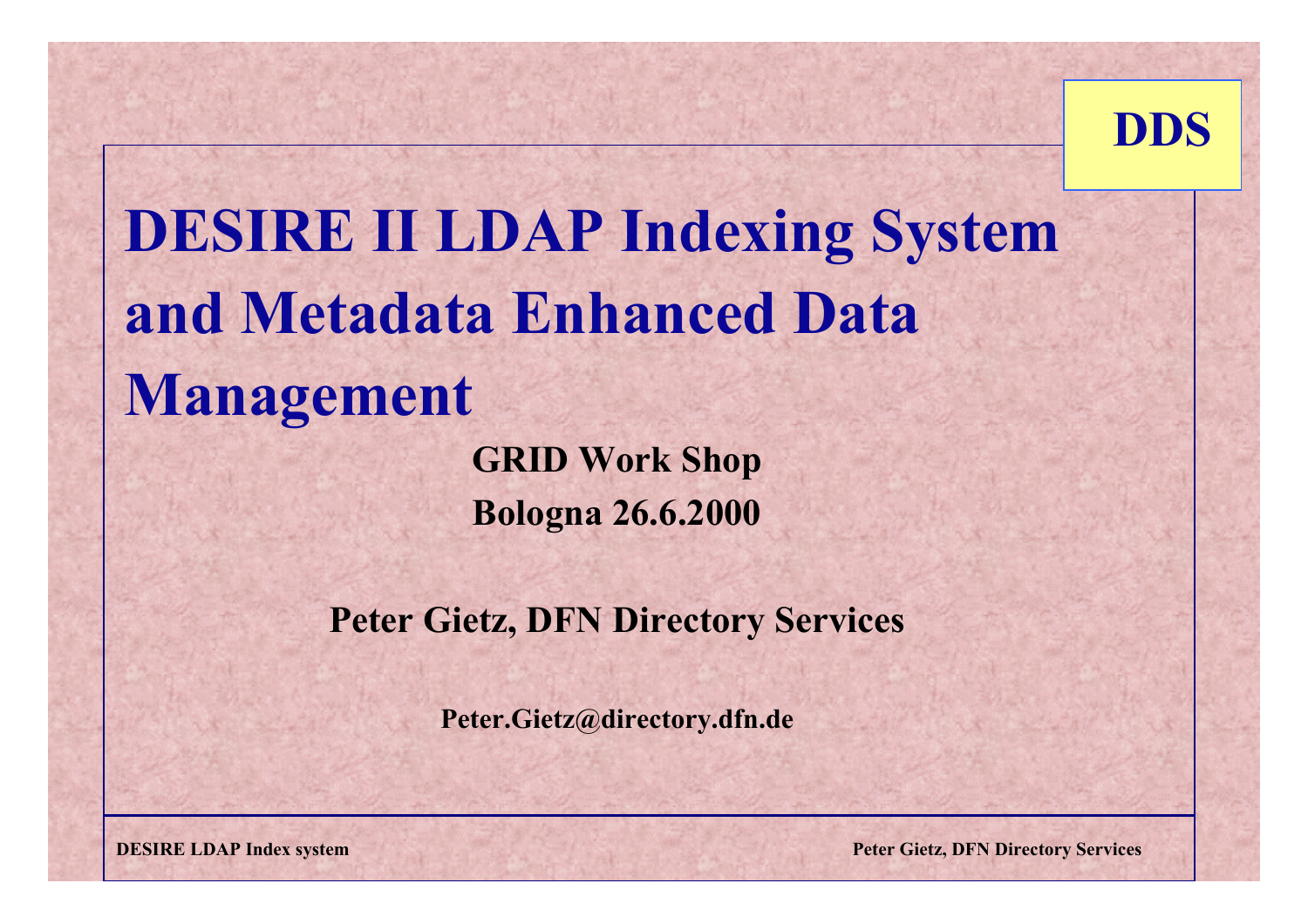# **Table of contents**

- **I. The DESIRE II Indexing system**
	- **Distributed Indexing System**
	- **Gathering and distribution of Index Objects**
	- **Query Routing**
	- **Architecture of the Referral Server**
	- **Security Considerations**
- **II. Usage for metadata enhanced web indexing**
	- **Requirements**
	- **Metadata formats**
	- **Other LDAP based Projects**
	- **DSML**
	- **Architecture proposal**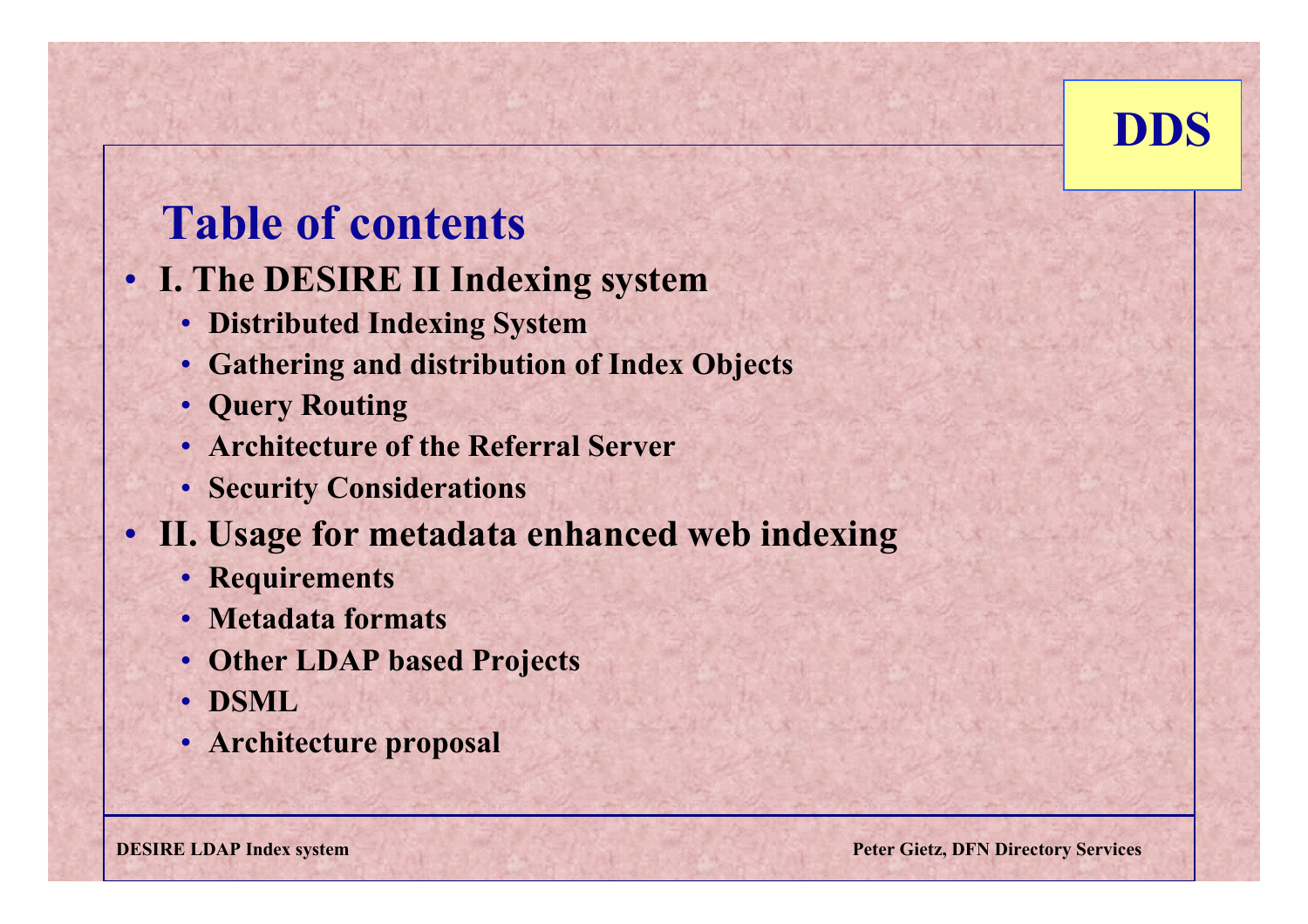

#### **I. The DESIRE II Indexing system**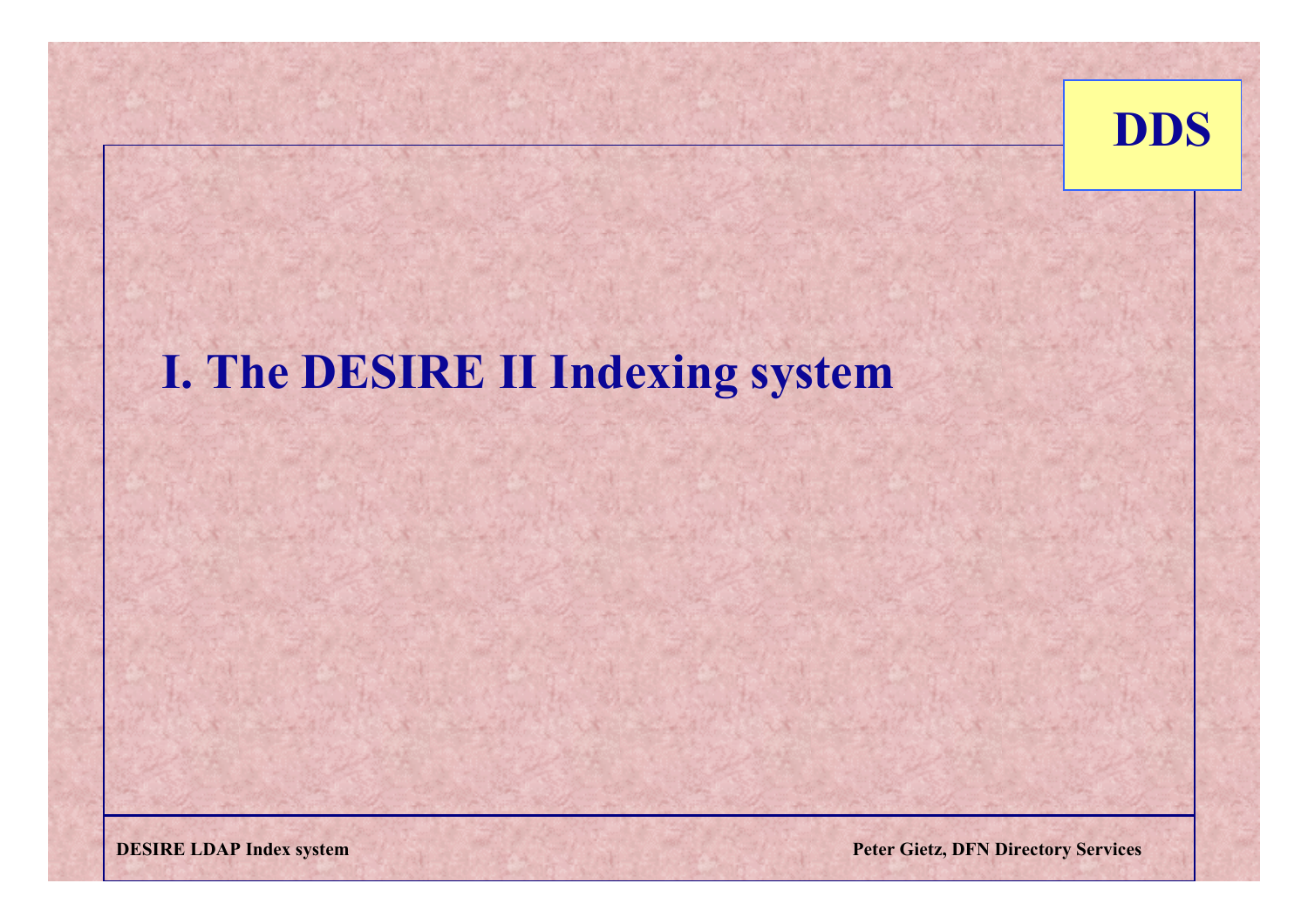

#### **Distributed Index system**

- **Hierarchical topology**
- **LDAP v3 technology**
- **Managed by the server side**
- **Index server registration**
- • **Subset of CIP** 
	- **Dataset Identifier (DSI)**
	- **Base URI for generating referrals**
- **Usage of the Tagged Index Object (TIO)**
	- **Tag identifies common attributes of an entry**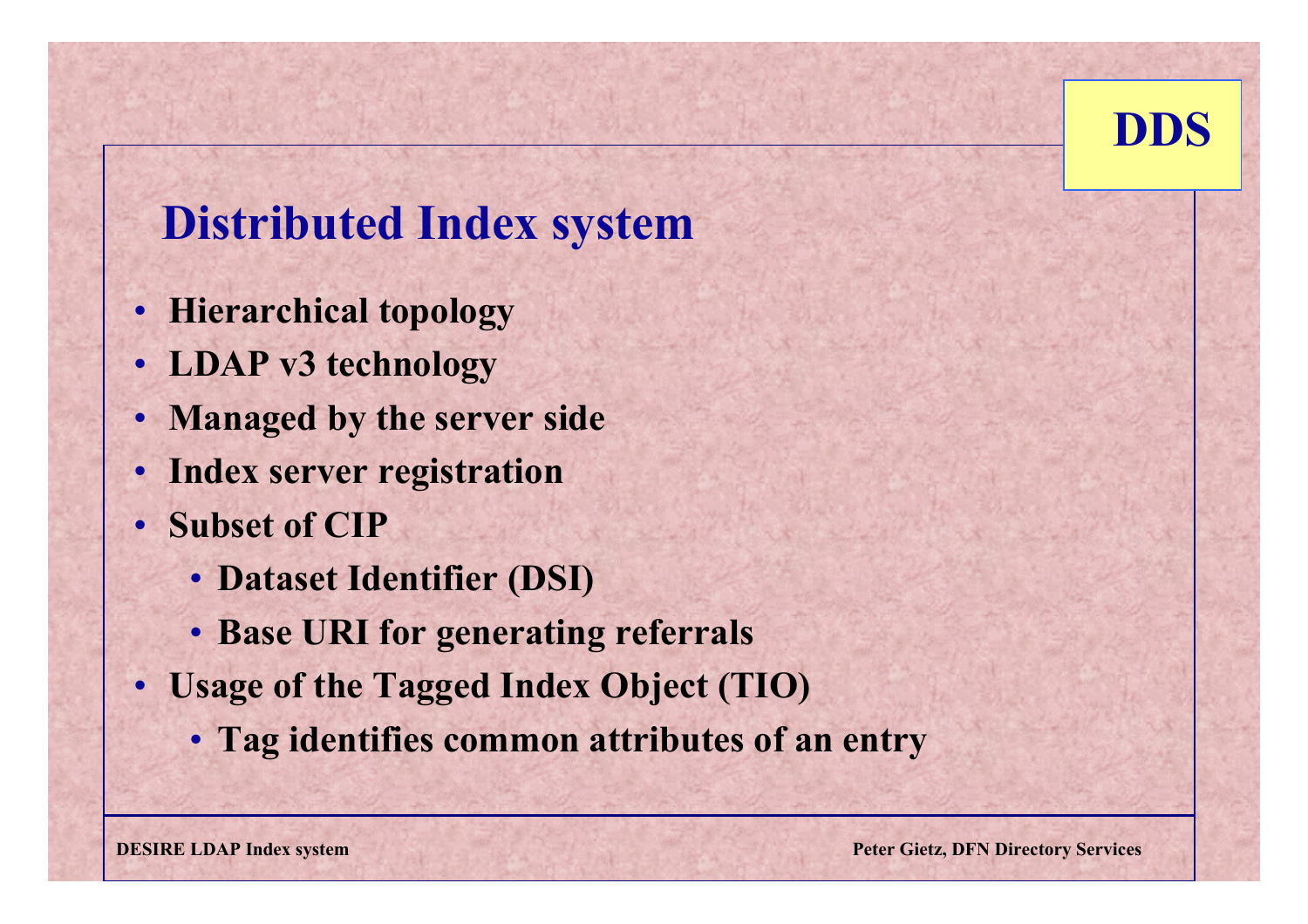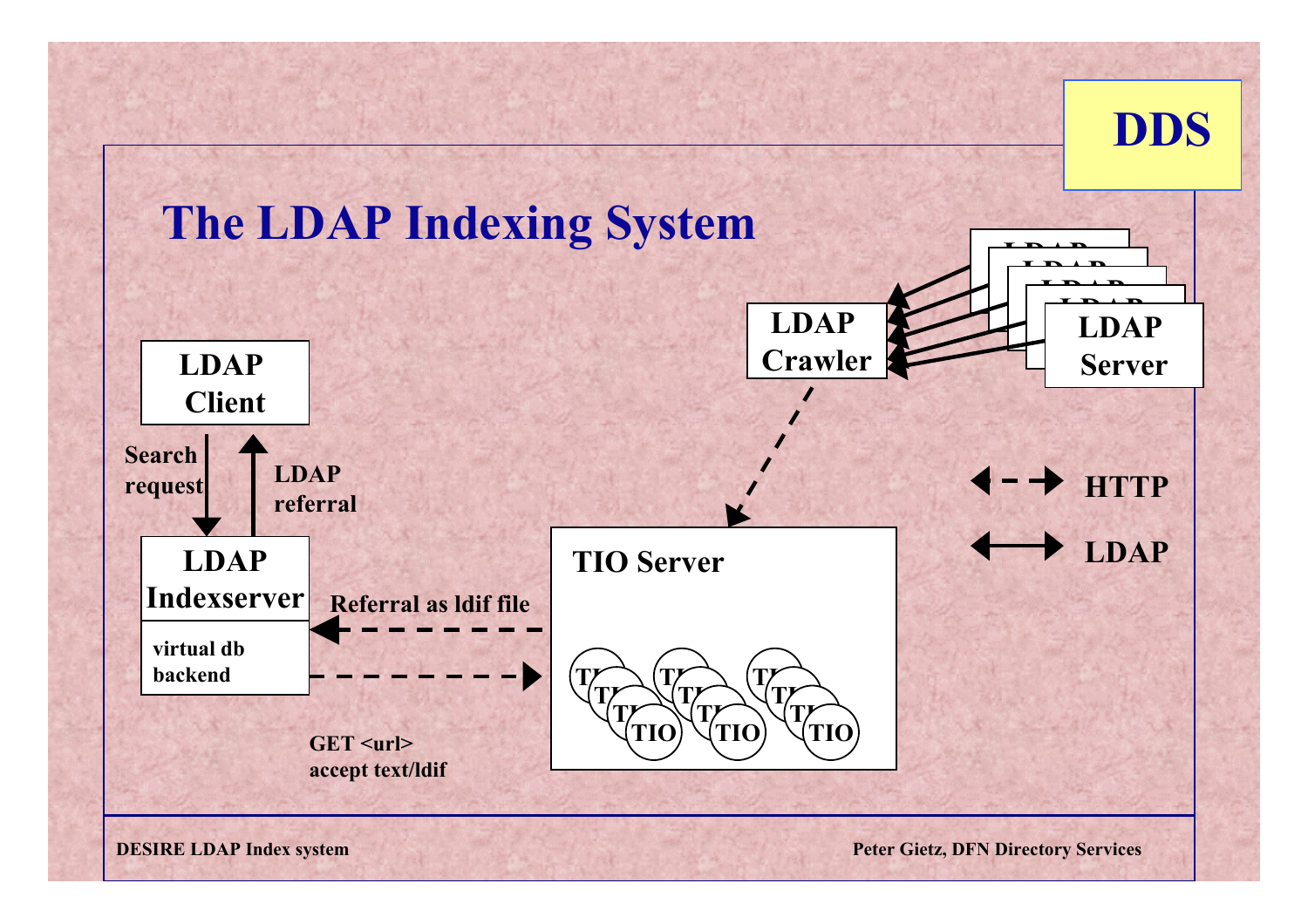#### **Index Gathering**

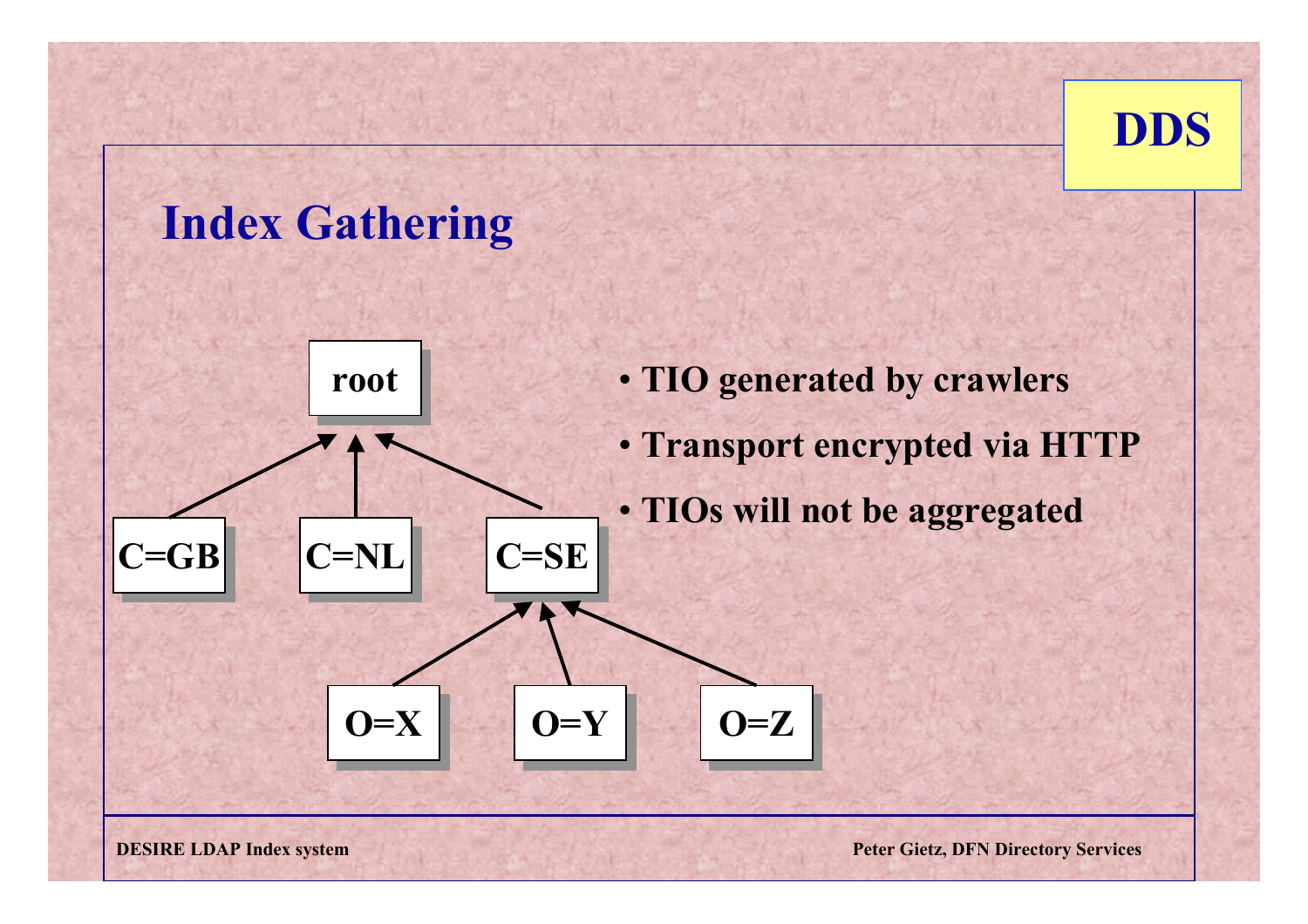

#### **Index Distribution**



- **Global TIO collection**  distributed to country level
	- **Country index can be distributed downwards**
		- **Transport encrypted via HTTP**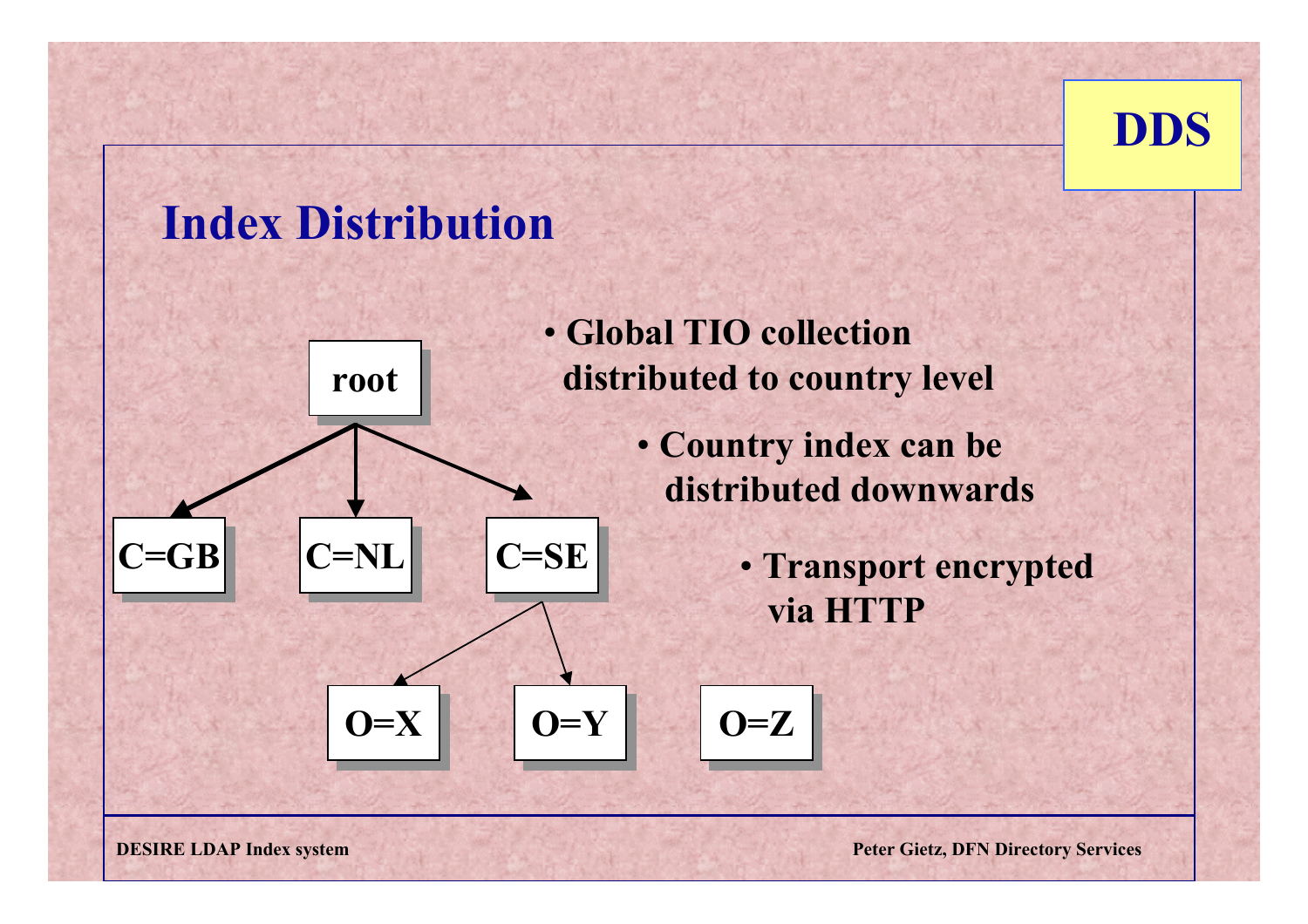

#### **Referral Server Architecture**



**Http request: GET ldap://hostport/c=nl??sub?(cn=\*pers\*) Accept:text/ldif Http response: Content-Type:text/ldif dn:ref=ldap://host/o=abc,c=nl**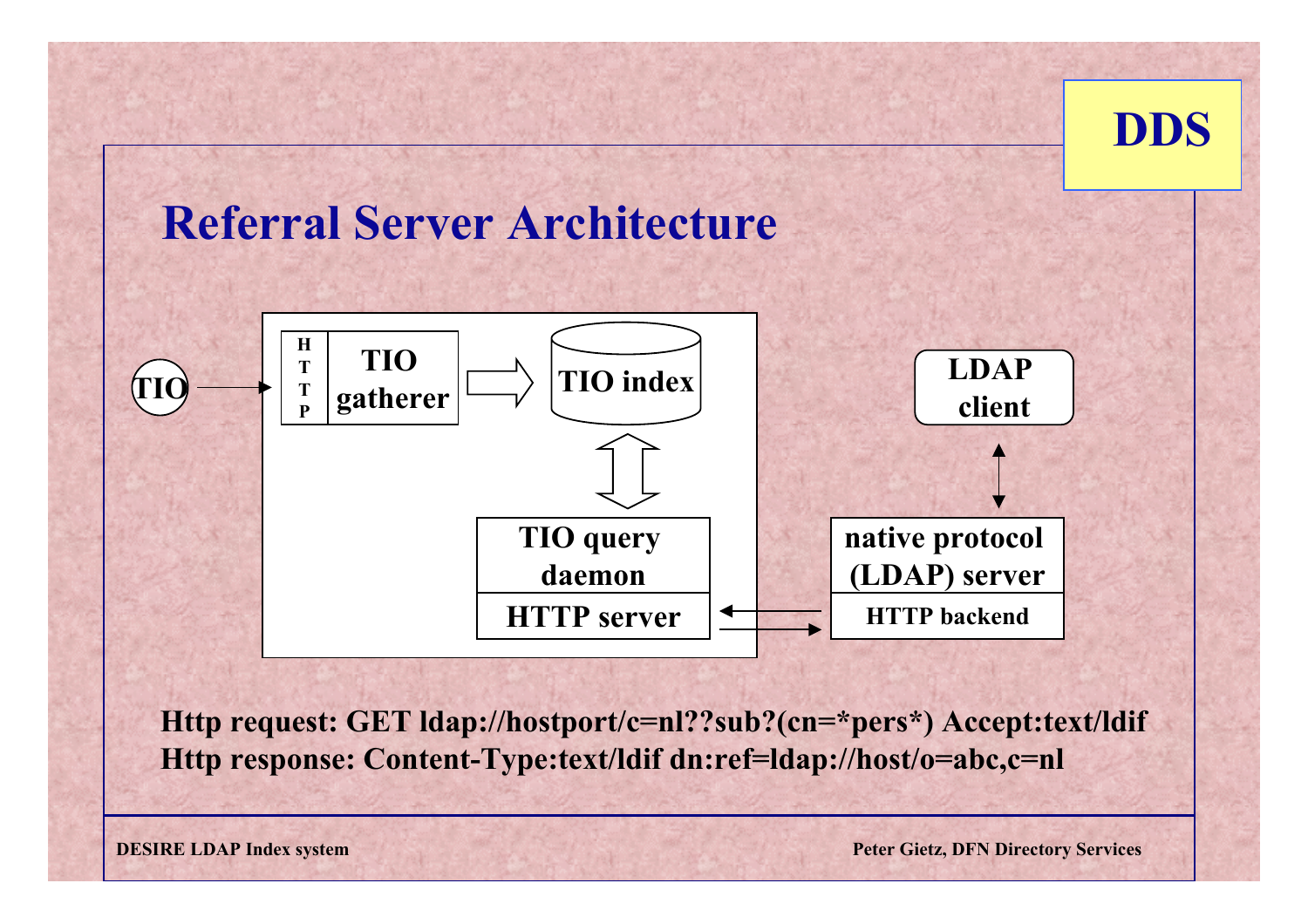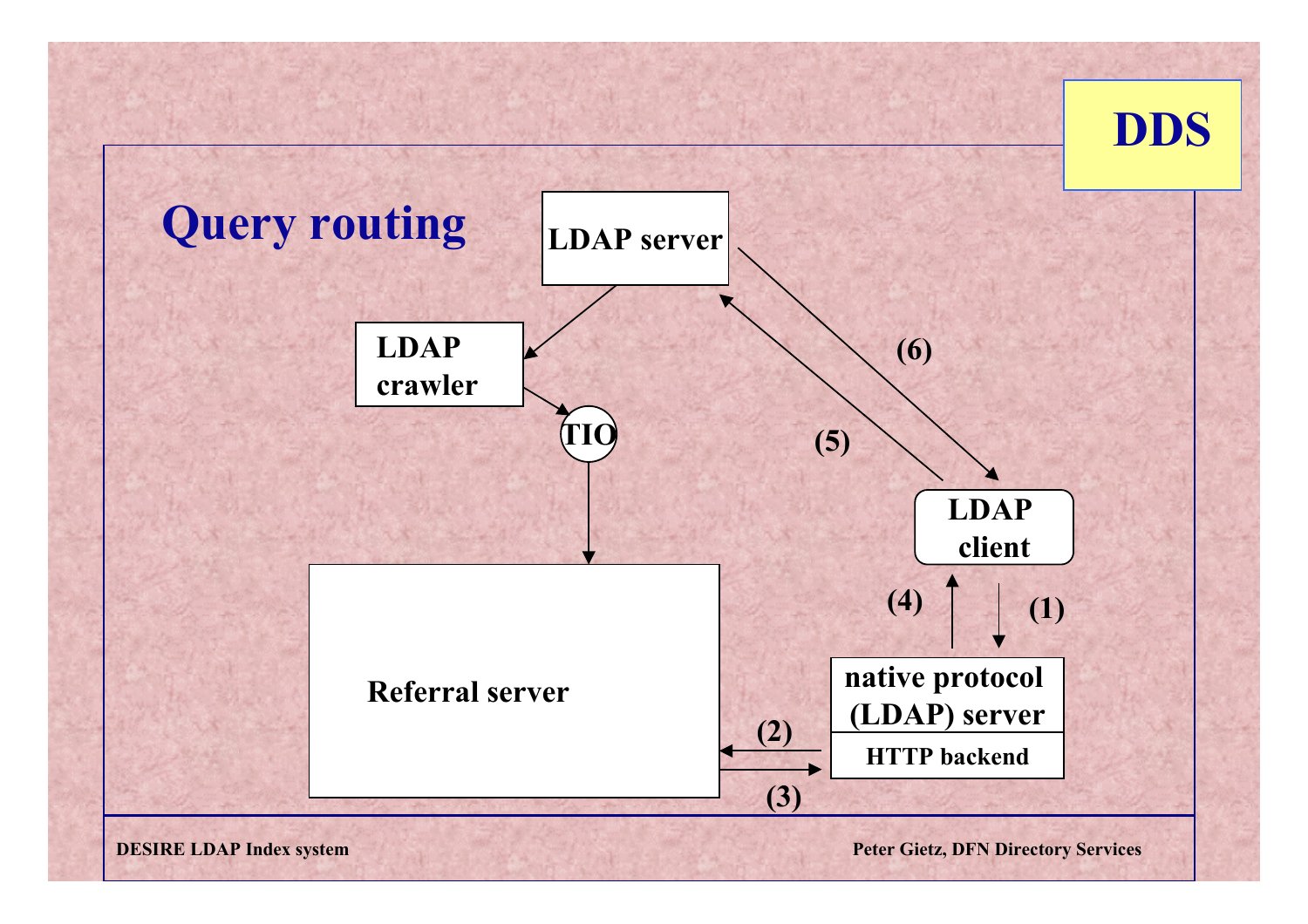

## **Security Requirements**

- **Personal Data are subject to privacy legislation**
- •**Public data have different status in collections**
- **We don't want to serve spammers**
- **Participating applications should be known**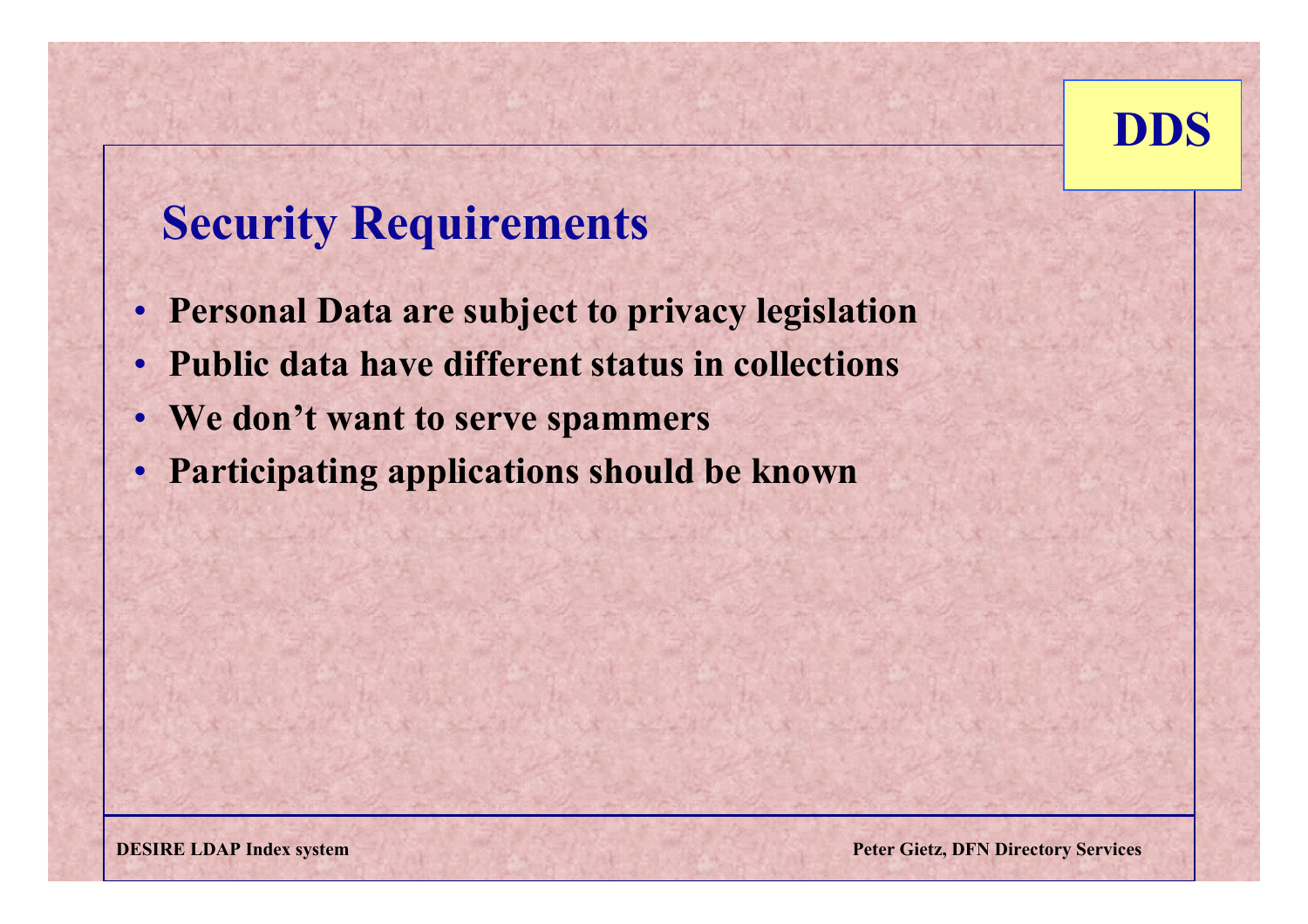

# **Security Solutions**

- •**All Index objects will be encrypted while on the net**
- **PGP encrypted S/MIME RFC 2015**
	- **Transport protocol independent**
- **Data server registration**
- **Crawler policy stored in the data server**
- •**Crawler registration**
- •**Referral Server will give back a limited amount of referrals**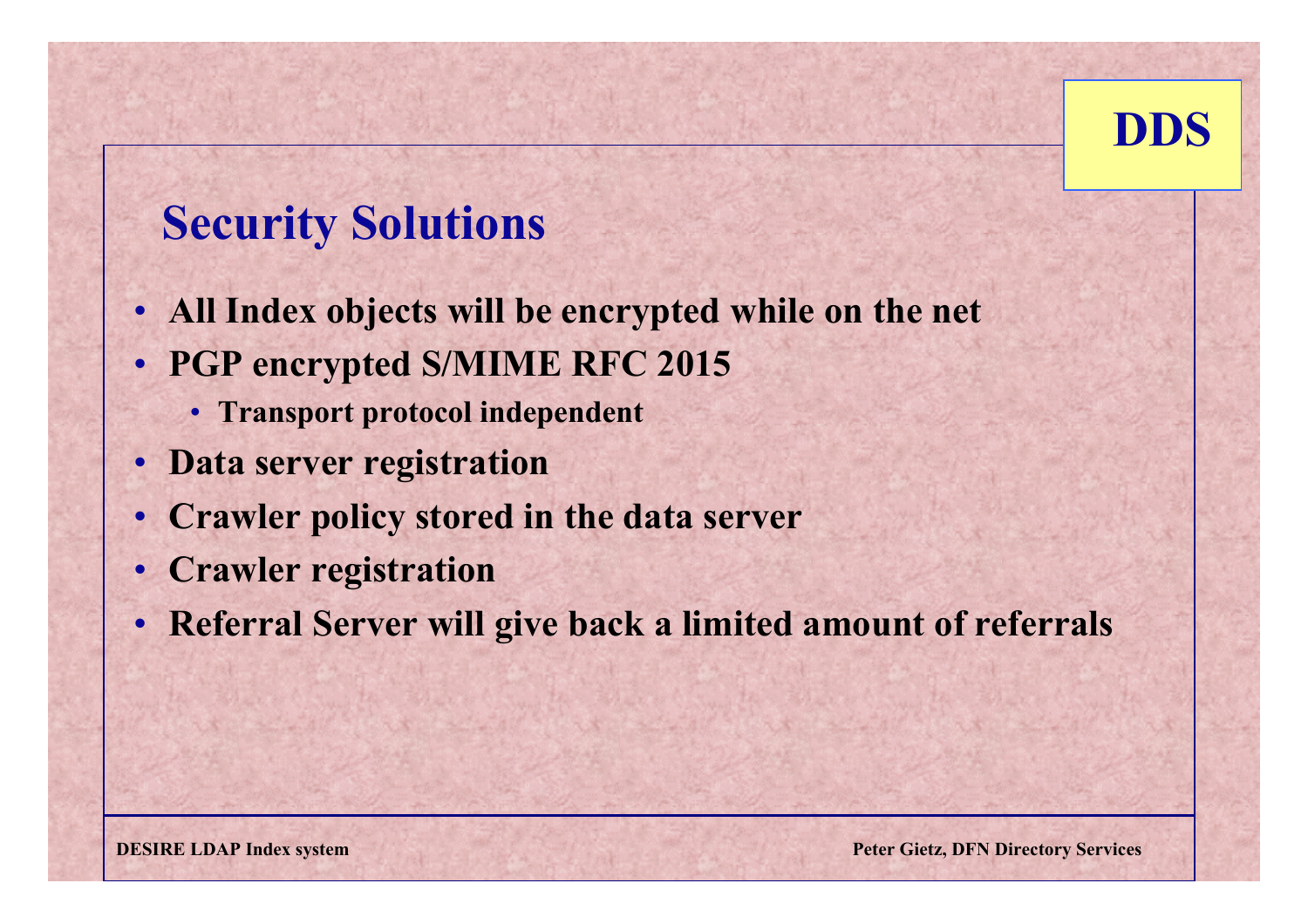

#### **Current State**

#### • **Implementation ready:**

- **LDAP crawler that outputs LDIF and starts a LDIF2TIO converter and a MIME wrapper to send the TIO to the TIO index server**
- **HTTP Server with SQL database to store and retrieve TIO information**
- **TIO-backend for the openLDAP SLAPD that queries the TIO server**
- **LDAPv3 client**
- **A ad hoc working group is about to define a CIP/TIO based service, which will include:**
	- **This DESIRE II implementation**
	- **TISDAG implementations**
	- **Implementation by Catalogix**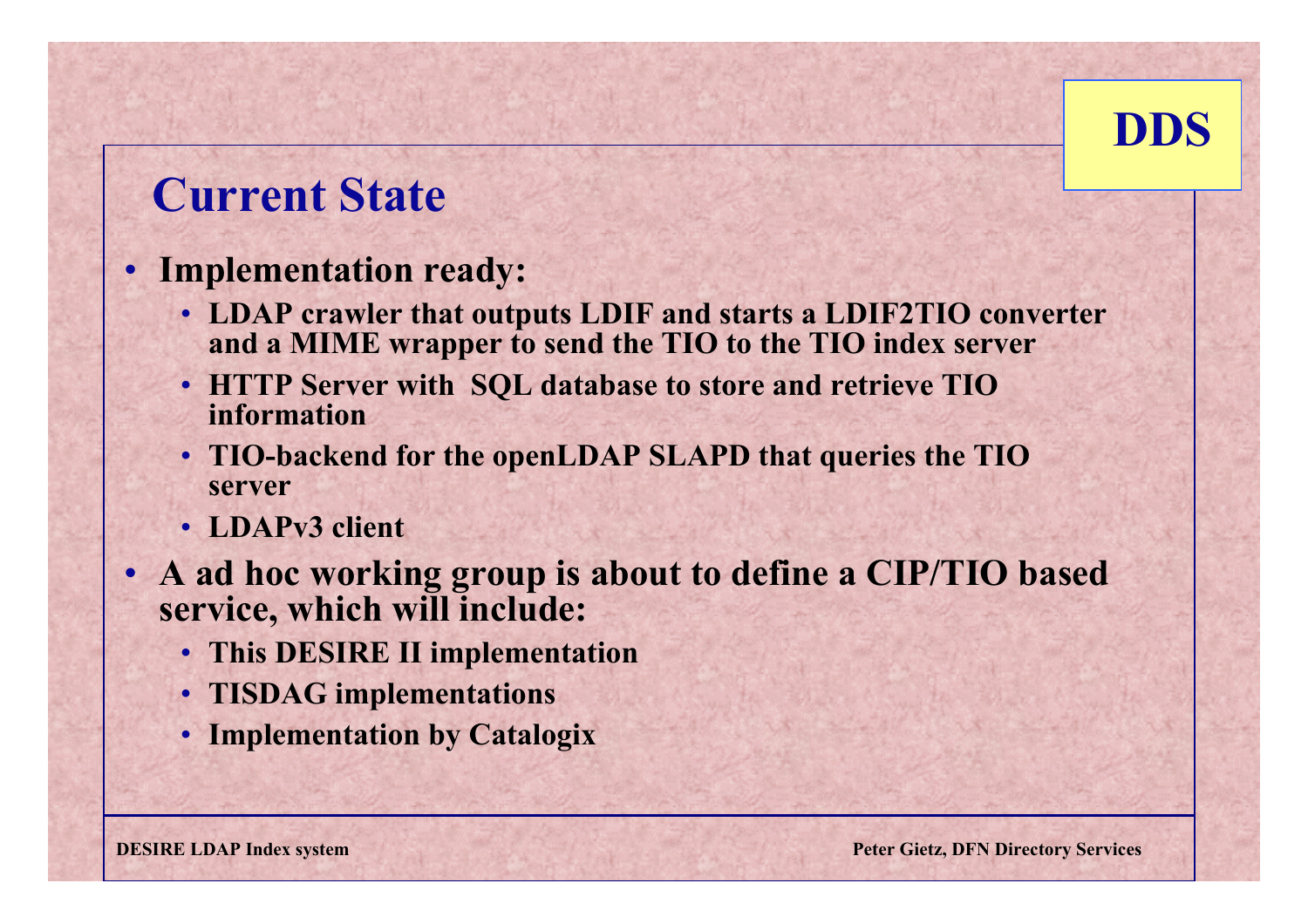# **Results of the LDAP Deployment BoF on Directory-Indexing**

- **Meeting held on May 12, 2000 TERENA office, Amsterdam**
- **Agreement to set up a TERENA Task Force**
- **One of the Tasks: Directory-Indexing Service** 
	- **As follow up on DESIRE II work and the SUNET TISDAG Project**
	- **Pilot: European Academics White and Yellow pages Service**
	- **Agreement on an index object schema**
	- **Pilot will use DESIRE software and the GIDS of Catalogix**
	- **DANTE will provide the pilot's top level index object repository**
- **Other subjects of the meeting:** 
	- **DIRECT Project on LDAP DIT and PKI and LDAP**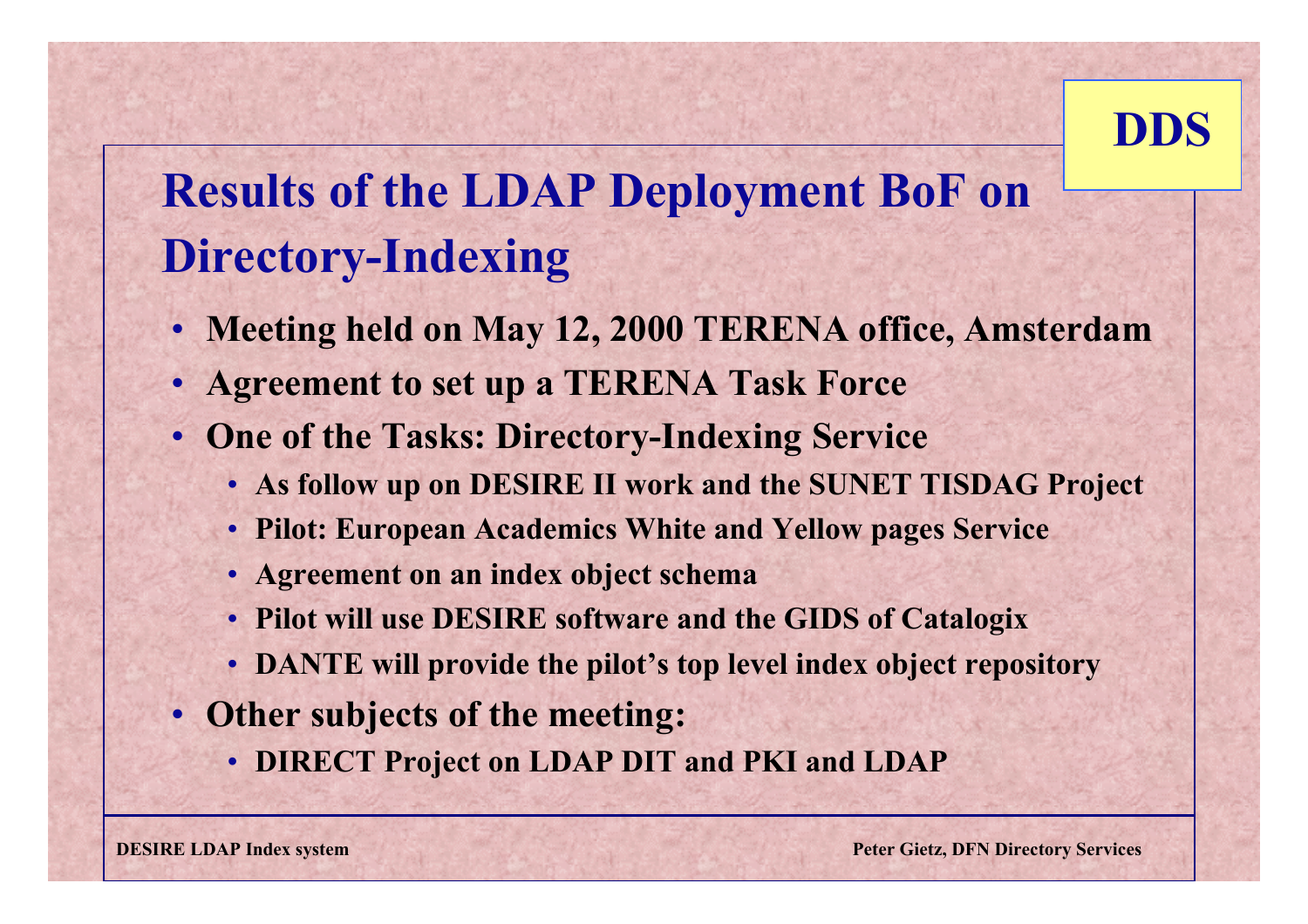

# **II. Usage for metadata enhanced web indexing**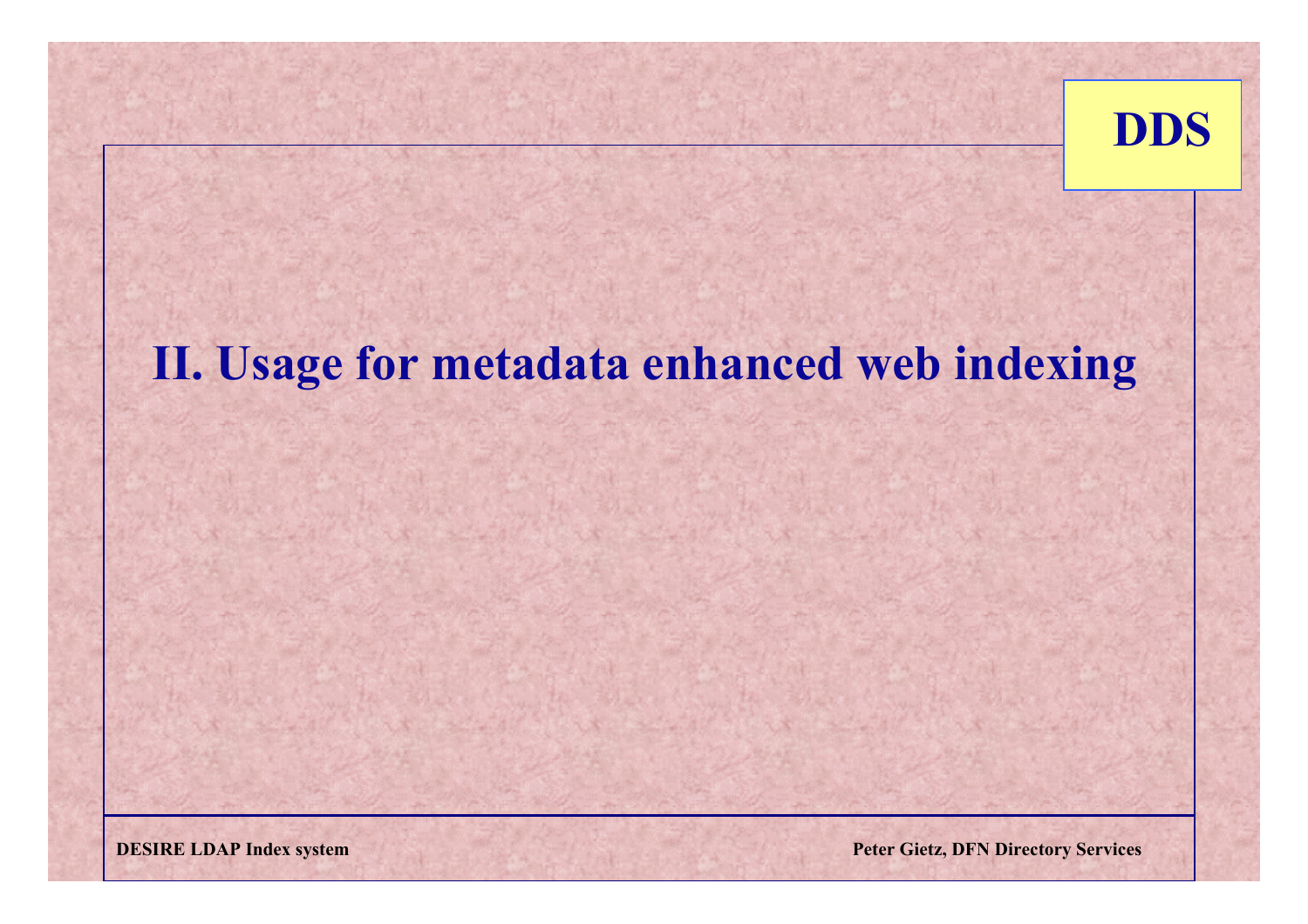# **Requirements for a distributed metadata index**

- **Data maintained de-central**
- **Variety of metadata formats** • **DC, MARC, SOIF, GILS**
- **Variety of representation of metadata formats**
	- **RDF, RDM, LDIF, HTML-header**
- **Publishing of schemas via metadata registries**
- **Conversion of XML based schemas to LDAP (DSML)**
- **LDAP schemas for the metadata formats**
- **CIP and TIO**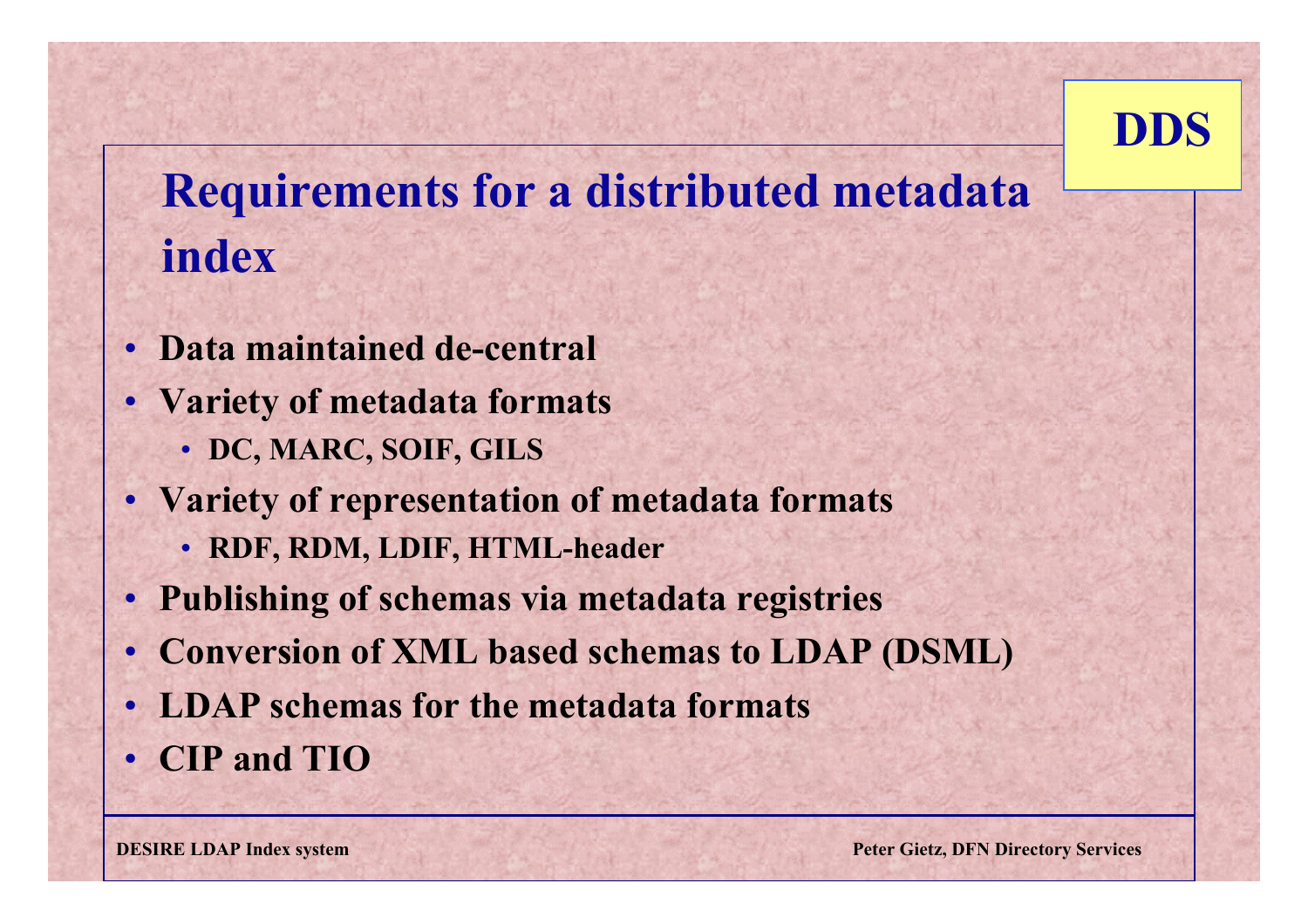

#### **Existing LDAP based metadata projects**

- **Isaak Network**
- **IMesh**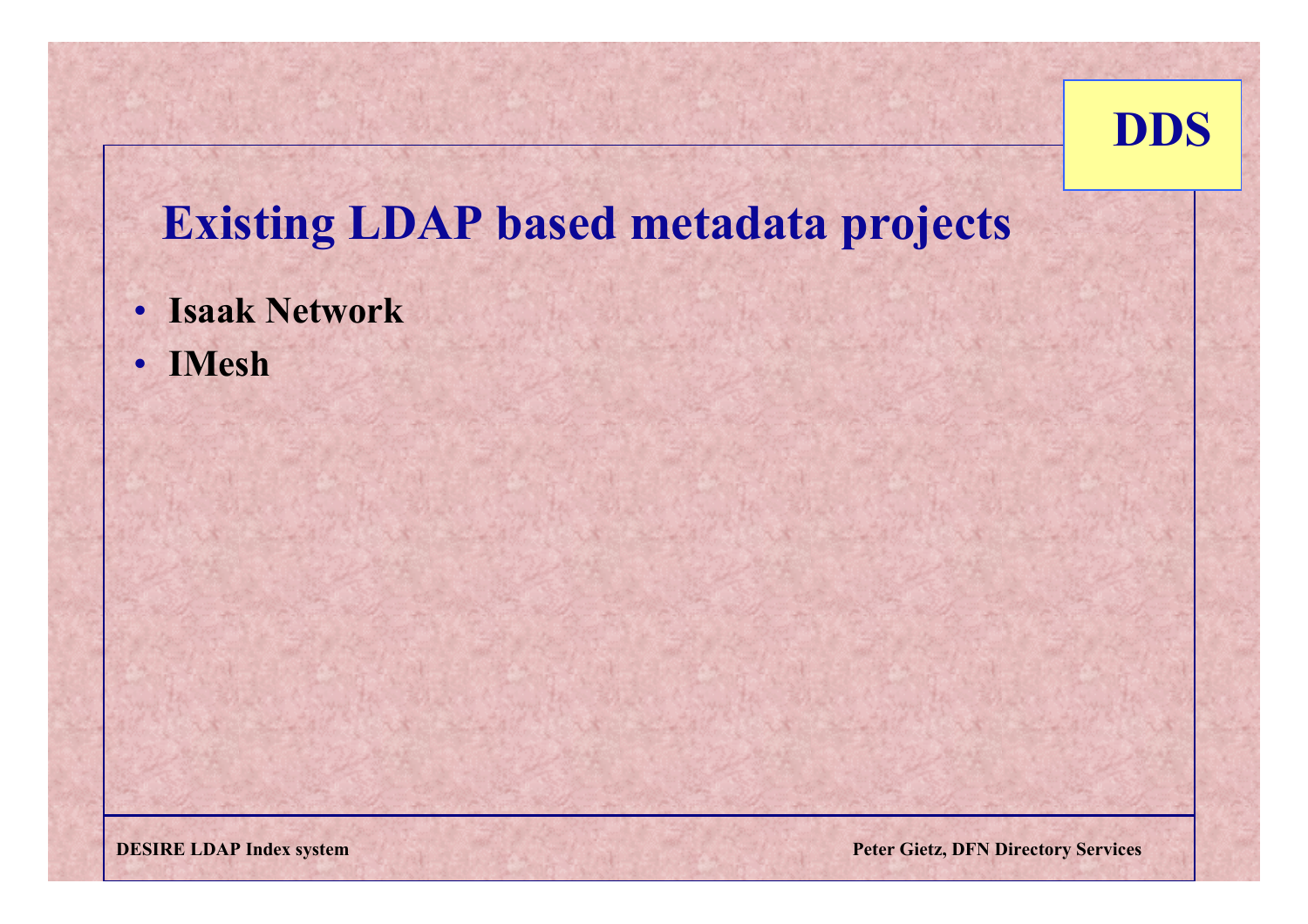

#### **Isaac Network of the Internet Scout Project**

- **Current status unknown**
- **Distributed architecture for resource discovery using metadata**
- **Metadata standard DC as common base**
- **Metadata repository based on LDAP servers**
- •**Indexing service based on CIP with TIO**
- •**Search interface web based (HTTP/HTML)**
- **Includes a Whois++ Gateway to include ROADS based information**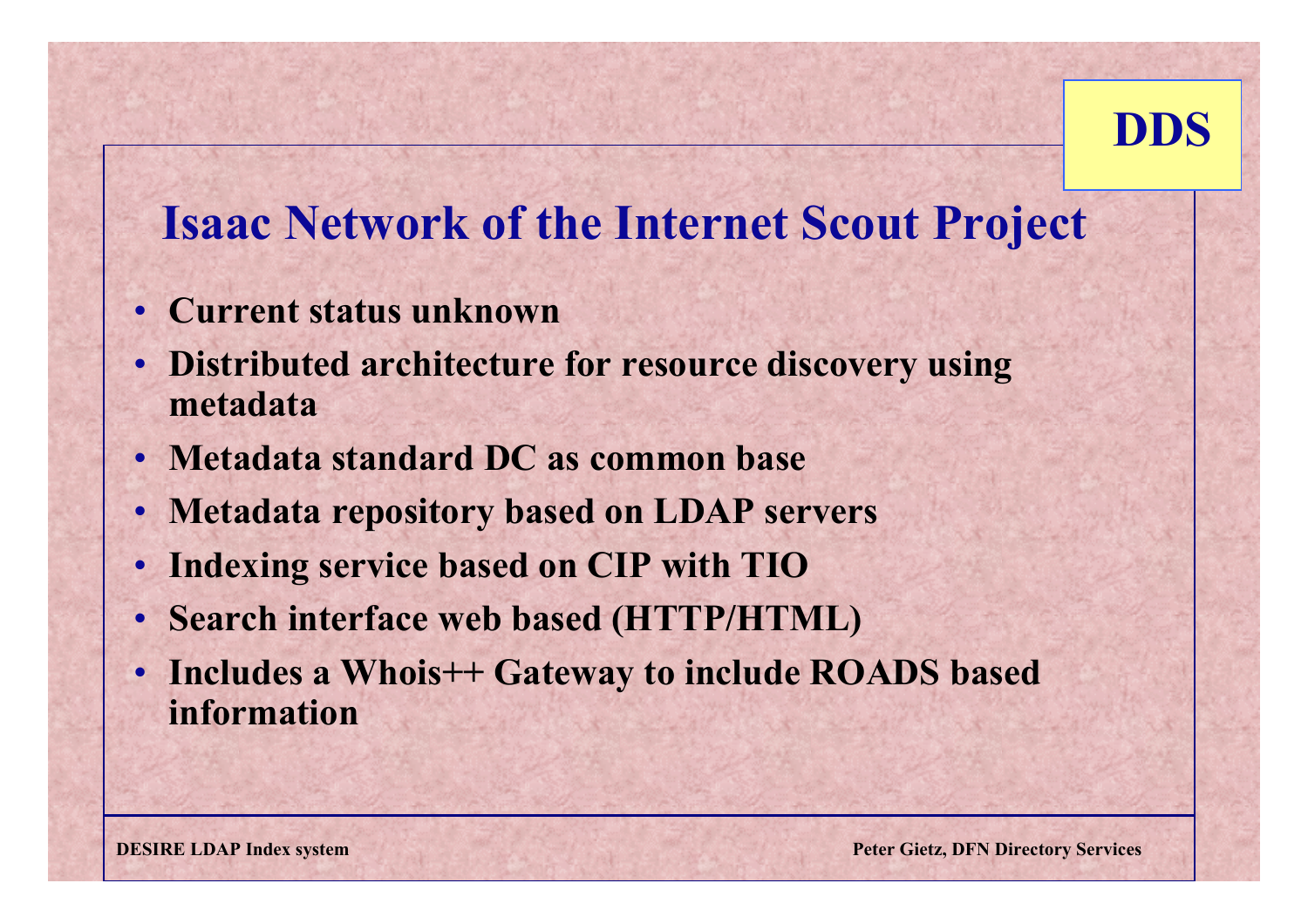

# **Isaak Project (contd.)**

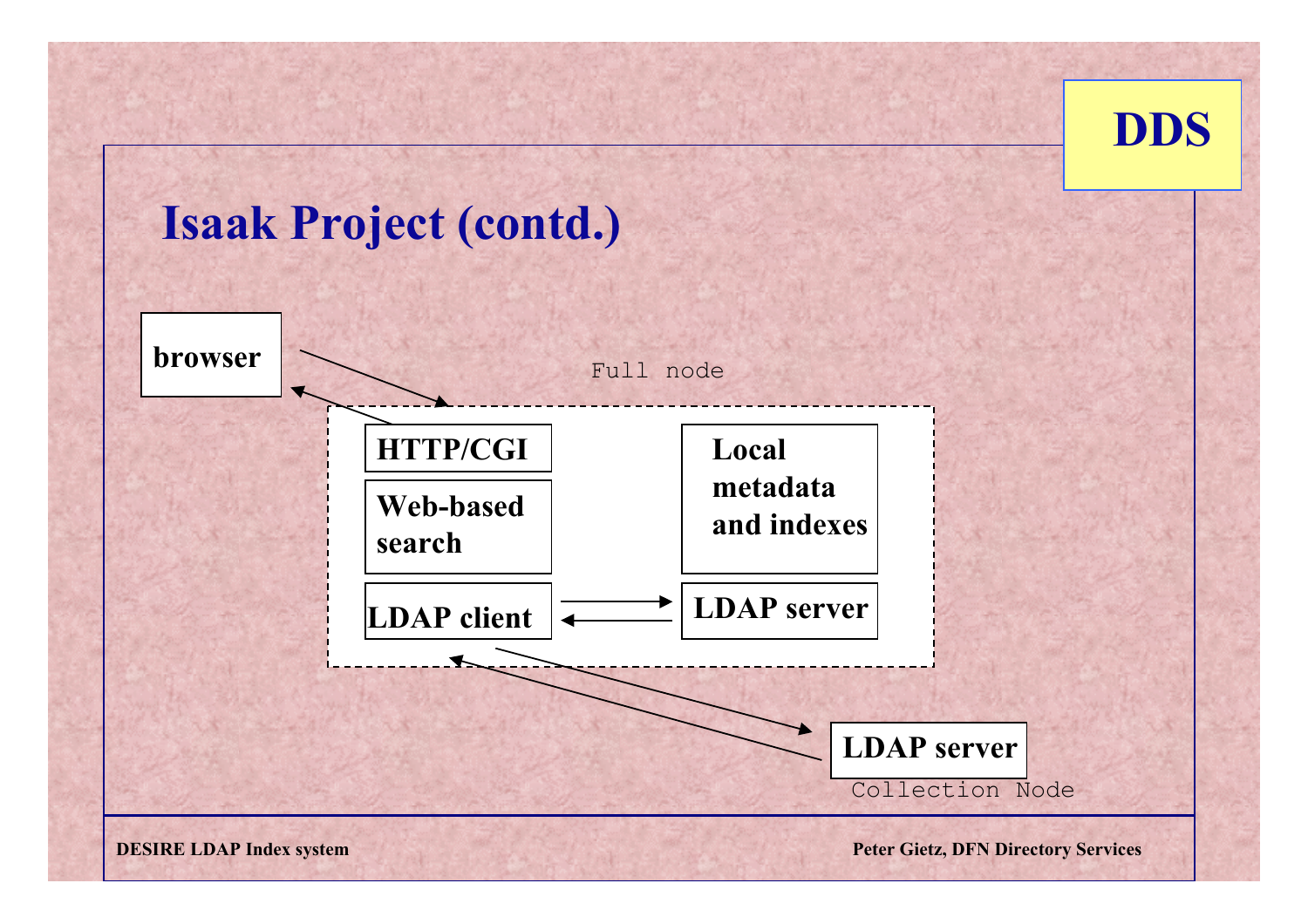# **IMesh Toolkit**

- **UK/US Project on distributed subject gateways (SG)**
- •**Sept. 1999 - August 2002**
- **Aims are:**
	- **Develop overall framework for SGs**
	- **Framework for interoperating between various SGs**
	- **Create favorable environment for implementing systems and services**
- **Specific objectives:**
	- **Subject gateway architecture, APIs, tools for SG management**
	- **Integrated development environment for metadata**
	- **Metadata registry**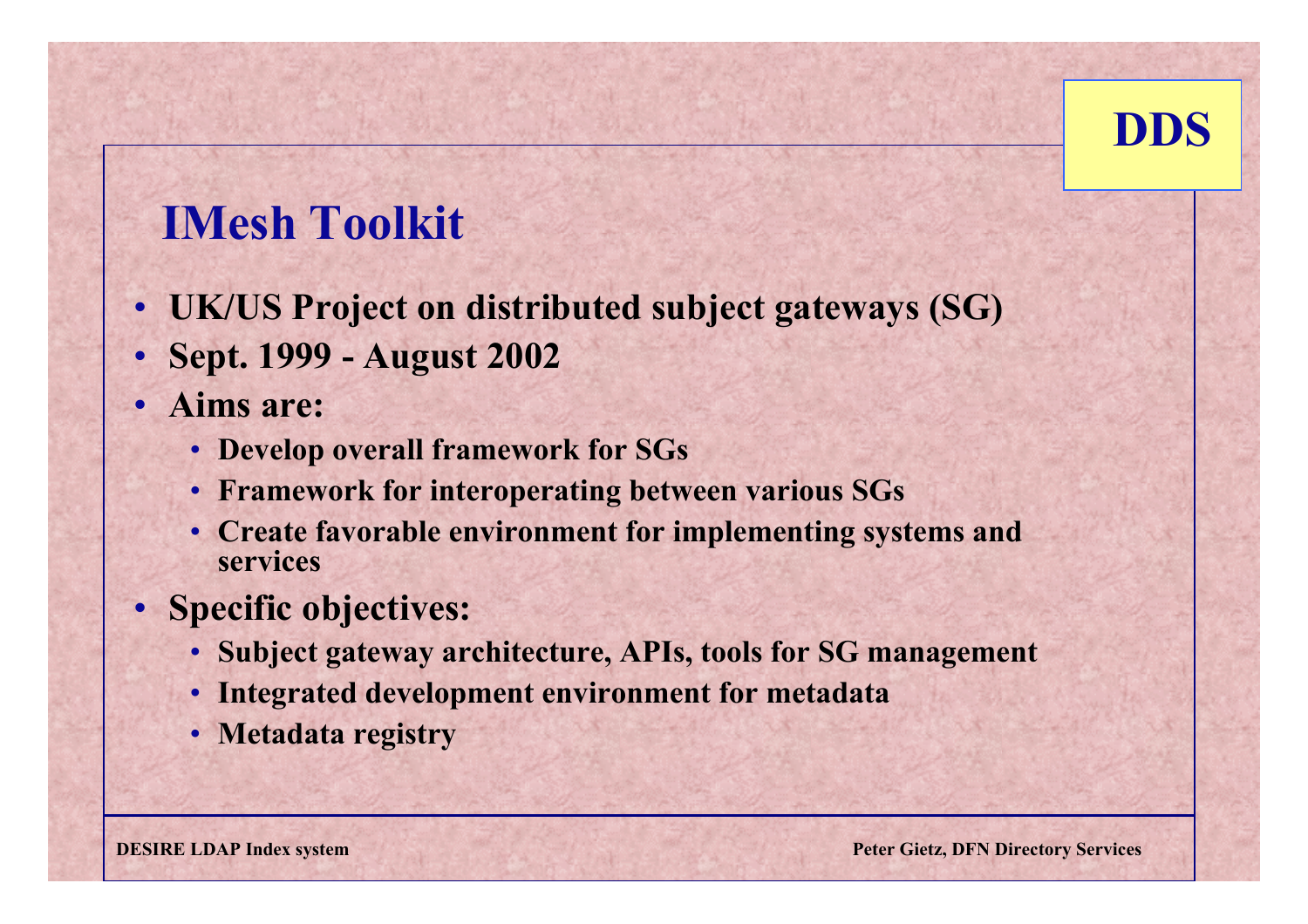

# **IMesh (contd.)**

- **Conversion between different metadata formats (DC, MARC, ROADS/IAFA)**
- **Support for different retrieval protocols (LDAP, Whois++, Z39.50)**
- **Forwarding of knowledge via CIP using the TIO**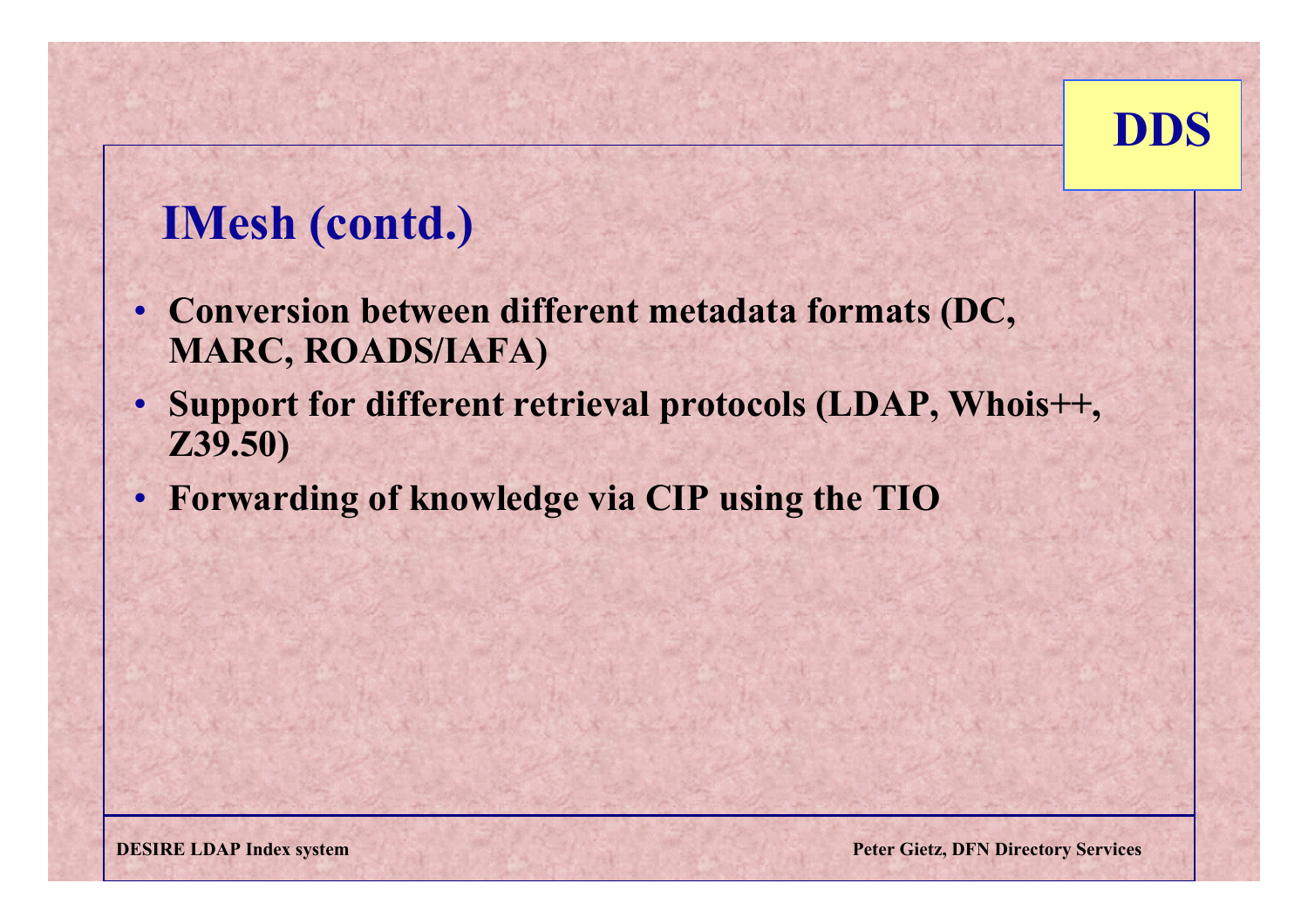# **DSML (Directory Service Markup Language)**

- **Means for representing directory information as an XML document**
- •**Directory enhancement for XML based applications**
- **Similiar XMLDir from Novell used as Data interchange format**
- **Can be used to convert RDF data to directory data**
- **A DSML document can describe:**
	- **directory entries**
	- **directory schema**
	- **both**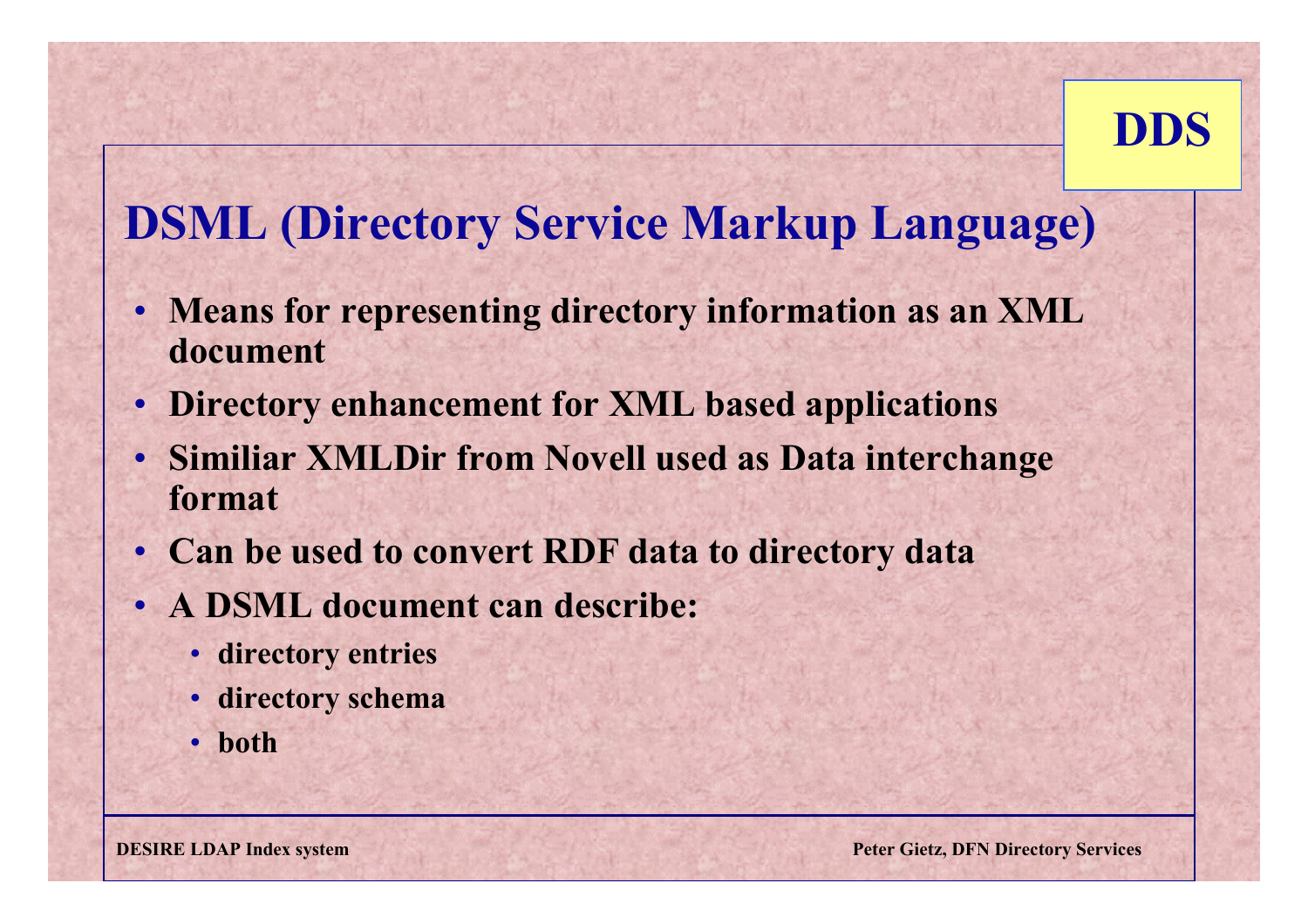# **DSML Example**

<dsml:dsml xmlns:dsml="http://www.dsml.org/DSML"> <dsml:directory-schema> <dsml:class id="person" superior="#top" type="structural"> <dsml:name>person</dsml:name> <dsml:description>objectclass for Person</dsml:description> <dsml:object-identifier>2.5.6.6</dsml:object-identifier> <dsml:attribute ref="#cn" required="true"/>

<dsml:attribute ref="#description" required="false"/>

</dsml:class>

...

...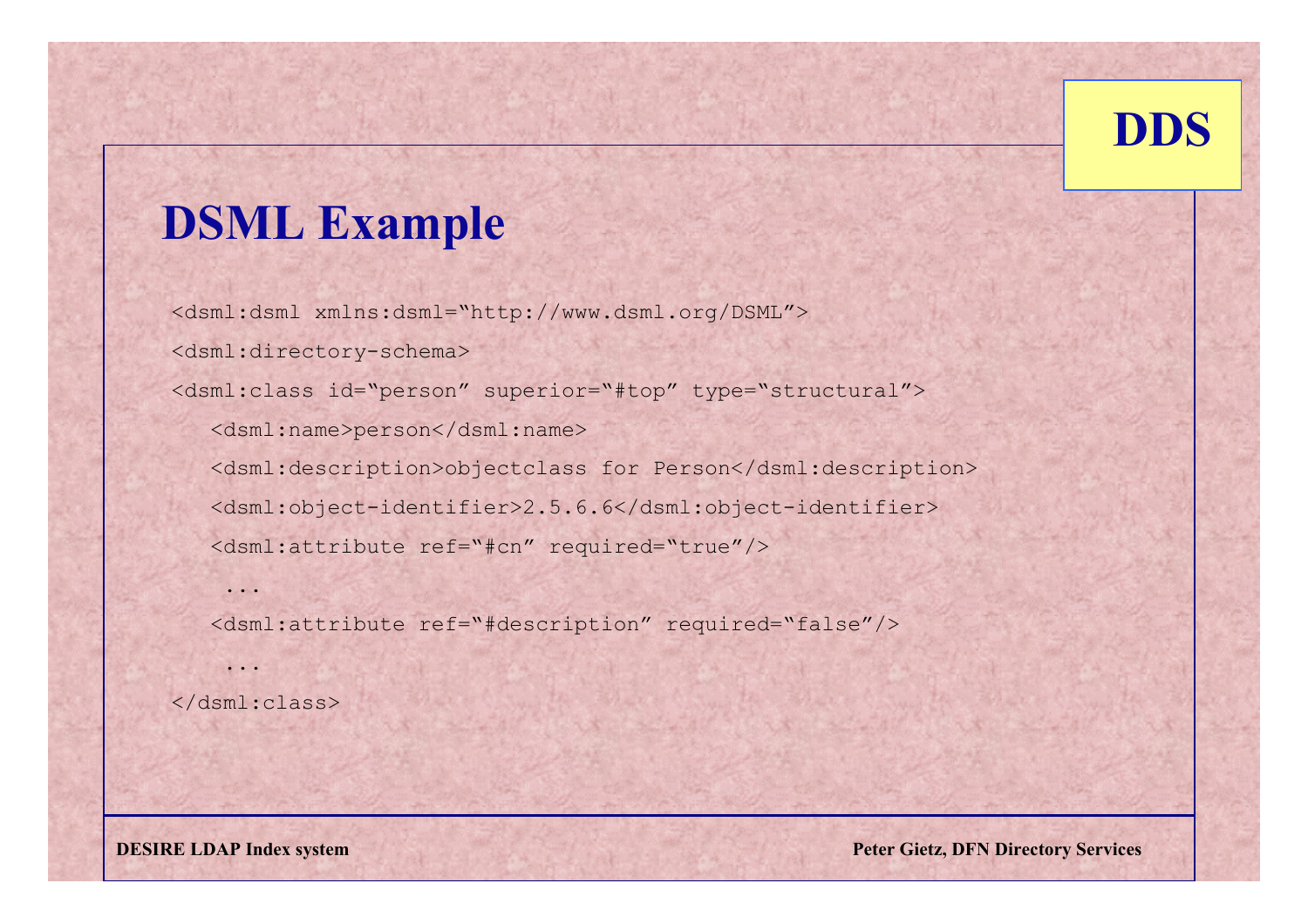

#### **DSML Example (contd.)** <dsml:directory-entries> <dsml:entry dn="cn=Damy Mahl, o=Brunel University,c=GB"> <dsml:objectclass> <dsml:oc-value>top</dsml:oc-value> <dsml:oc-value>person</dsml:oc-value> </dsml:objectclass> <dsml:attr name="cn"><dsml:value>Damy Mahl</dsml:value></dsml:attr> <dsml:attr name="cn"><dsml:value>Damy Mahl</dsml:value></dsml:attr> <dsml:attr name="mail"> <dsml:value>damy@brunel.gb</dsml:value> <dsml:value>damy@xyz.com</dsml:value> </dsml:attr> </dsml:entry> </dsml:directory-entries> </dsml:dsml>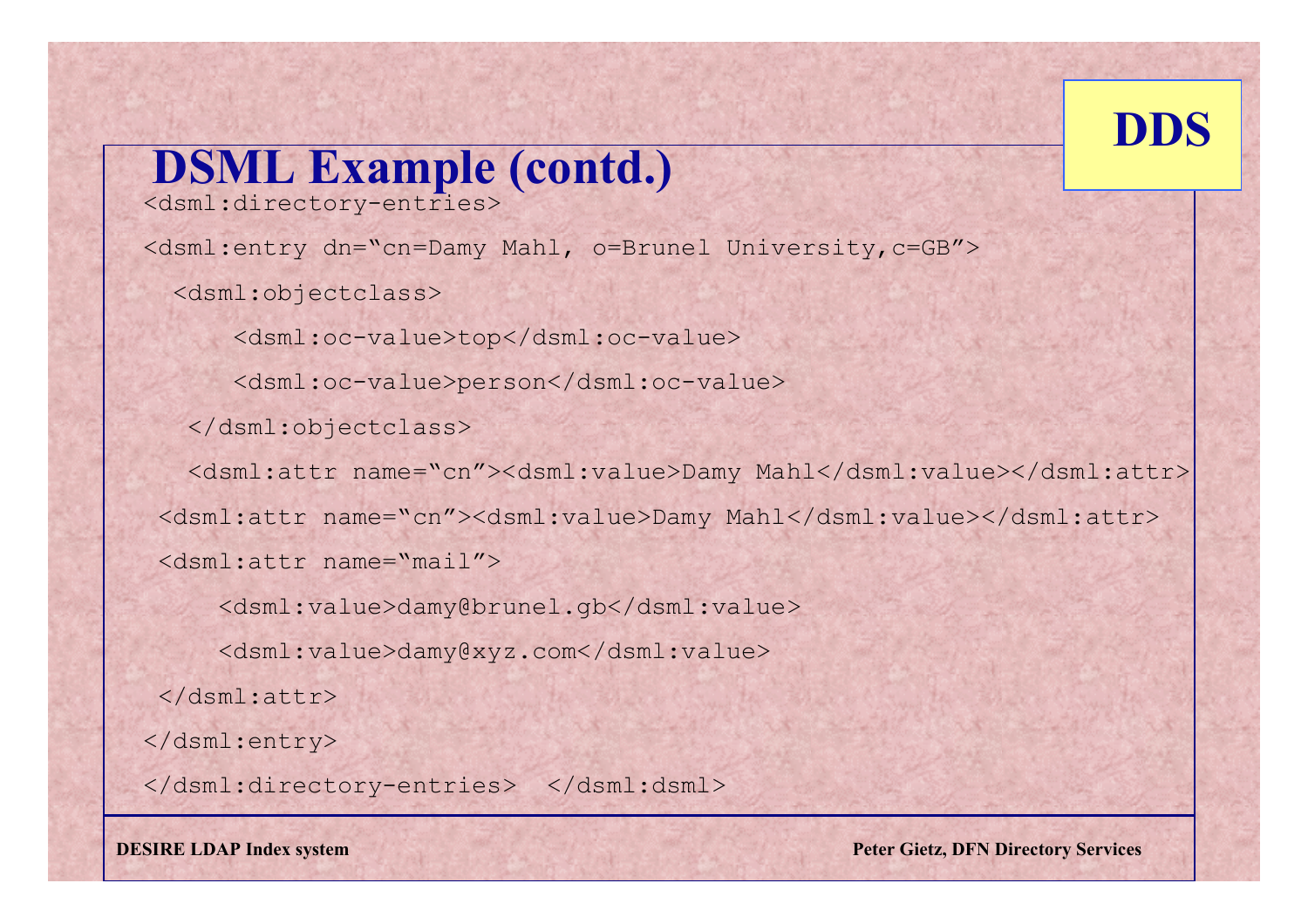

#### **TIO Index for metadata**

- **Web crawler crawls webpages and stores metadata in local LDAP server including URI.**
- **XML encoded Metadata can also be stored into LDAP server**
- **Agent could convert other XML based metadata repositories into LDIF via DSML to include the data in the LDAP server.**
- **LDAP crawler crawls all LDAP servers holding metadata information, produces LDIF files and starts the following:**
	- **Tools convert LDIF data to TIOs (or SOIF?).**
	- **A MIME wrapper sends TIOs to the TIO referral server.**
- **Referral server stores TIOs into SQL data base.**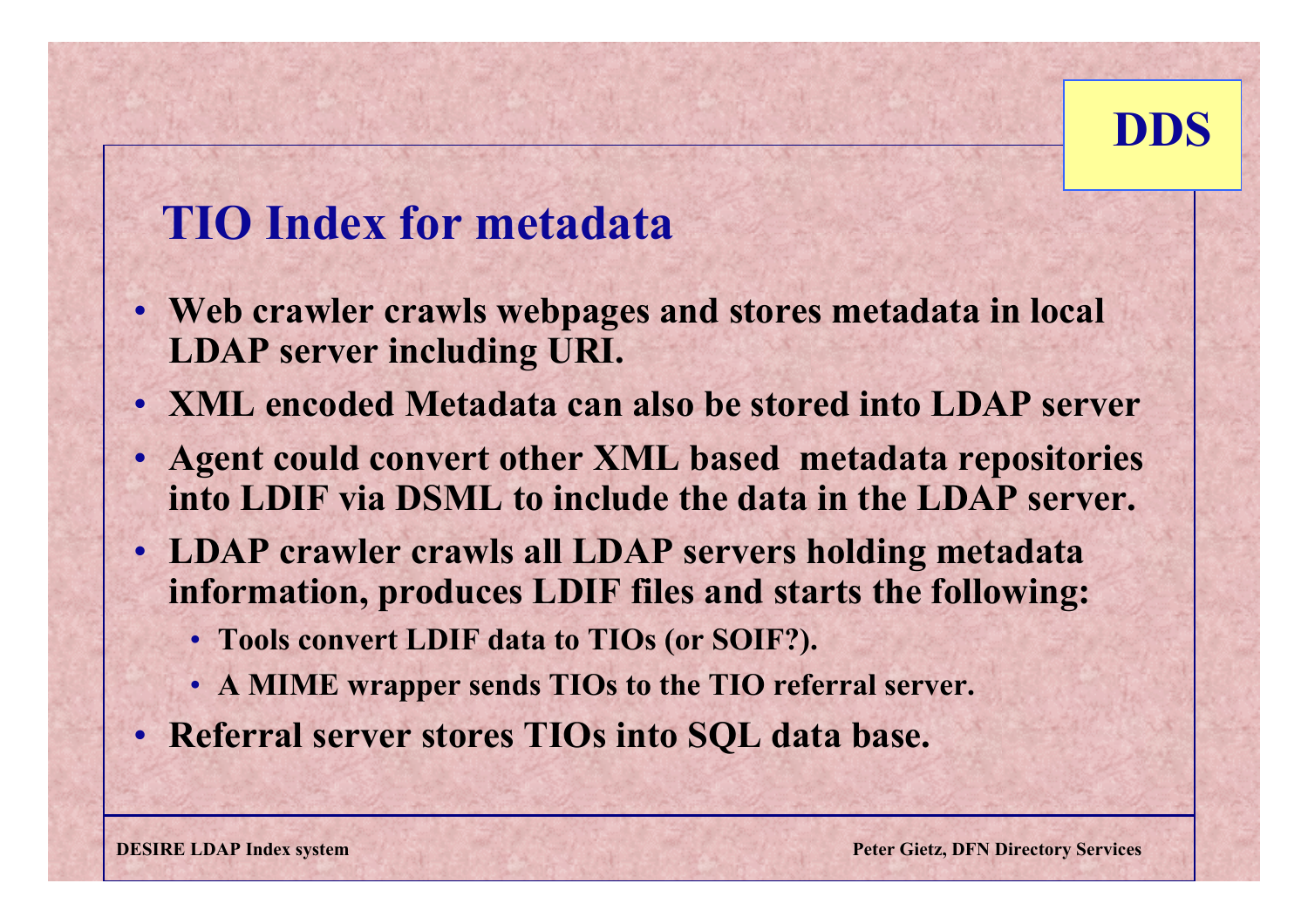

#### **TIO Index for metadata (contd.)**

- **Web based query-interface has LDAP client as backend**
- • **Backend LDAP client:** 
	- **Performs search at LDAP server with TIO backend.**
	- **Follows the referral and retrieves the data.**
	- **Converts the data into HTML.**

• **Interface displays result as hyperlinks to the indexed web page.**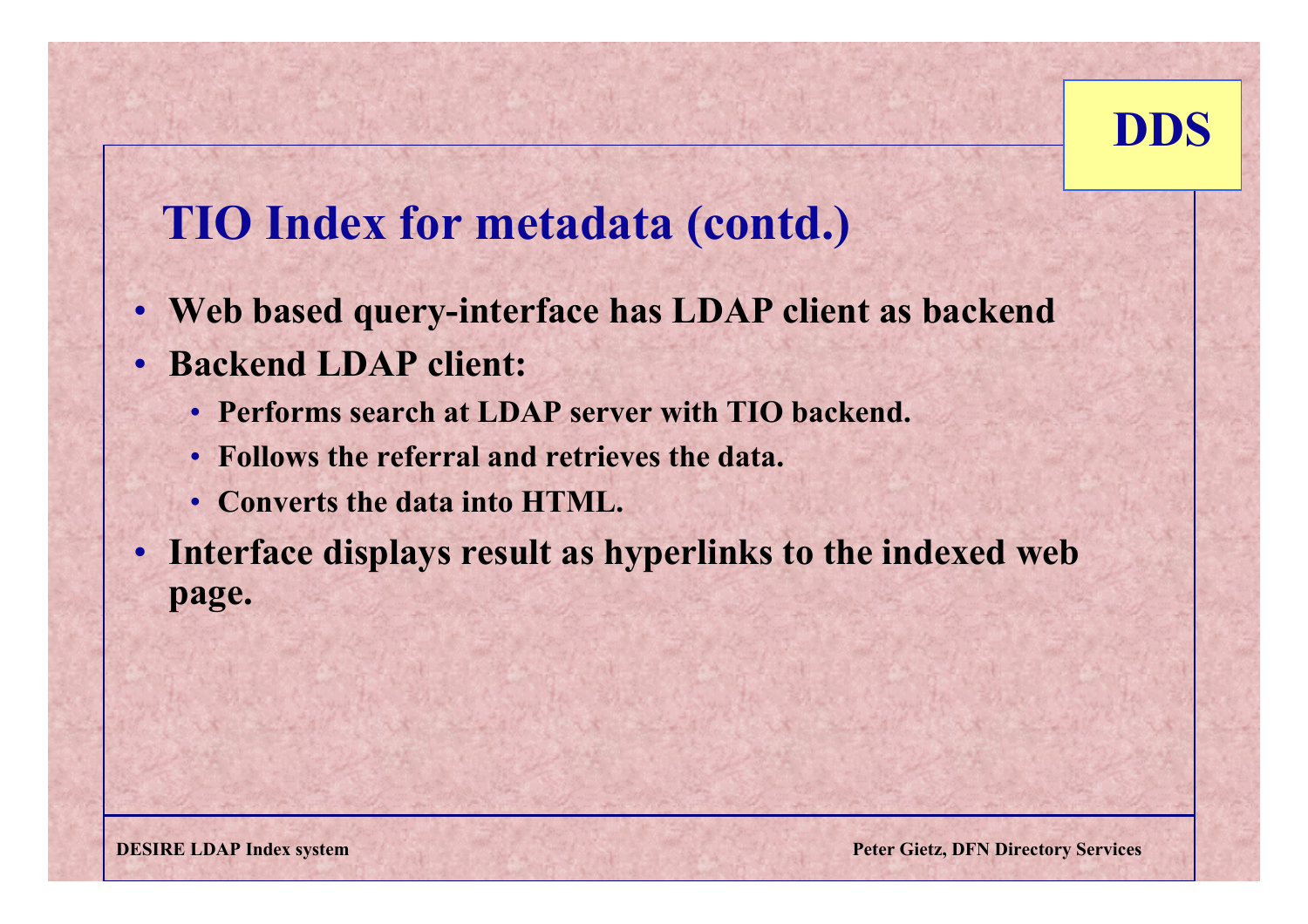# **TIO Index for metadata**

**DDS**